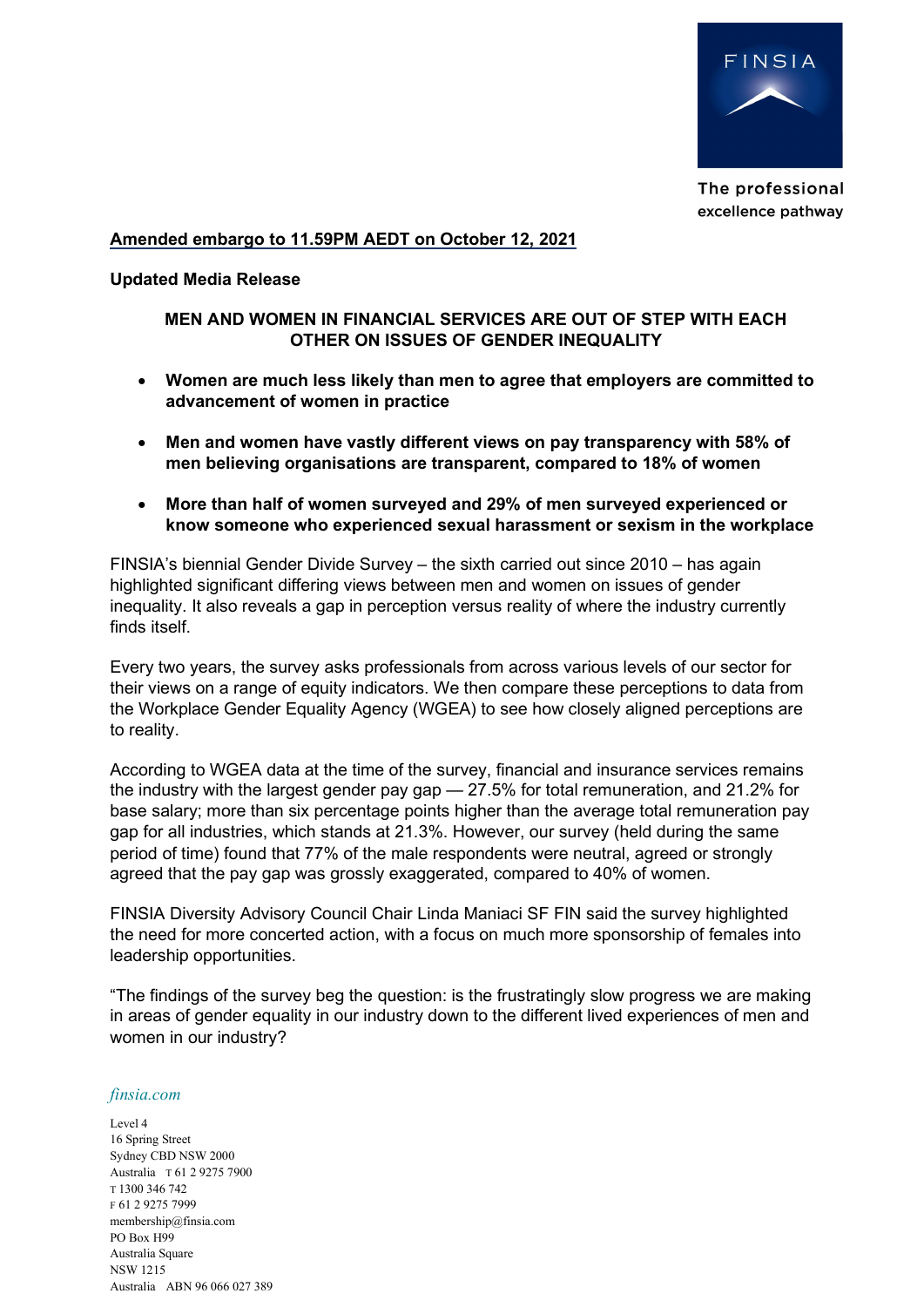"We need to do more to ensure women are provided with the same career opportunities as men – particularly when they display the same leadership qualities as their male counterparts. We all need to work harder to challenge unconscious bias and myths regarding merit," Ms. Maniaci said.

"It is also clearly worrying that the financial services industry lags so far behind every other industry when it comes to inequality over pay.

"What's concerning for an industry that is as heavily focused on incentives and bonuses as financial services, is that the pay gap is worse percentage-wise when they're taken into account," she said.

"At least some elements of the survey are encouraging - such as our implementation of flexible working arrangements and strategies to tackle unequal pay."

FINSIA CEO Chris Whitehead Chartered Banker F FIN said: "The strong differences between male and female perceptions may be indicative of gender bias and may be the reason why improvement in gender equality is so slow.

"The report is a wake-up call to all those in the industry to become aware of the operation of unconscious bias and put in place processes to counter it.

"There is a persistent division between men and women's perception about the extent of the gender pay gap.

"More than 25 per cent of males strongly agree the extent of the pay gap is grossly exaggerated. Yet only 3 per cent of women strongly believe this is the case - clearly a gender divide in the perception versus reality," Mr Whitehead said.

"Given that such different perceptions prevail, it's not surprising "female respondents are more likely to feel comfortable raising gender equity issues only with other women.

"Another concerning aspect was sexual harassment or sexism in the workplace", noted Mr. Whitehead. "Since our last survey in 2018 the spotlight has shone brightly on sexual harassment cases in Australia's most powerful workplace – Parliament House.

"It is alarming to see from the results on page 41 that financial services is not immune to sexism and sexual harassment.

"More than half (51%) of the female respondents and 35% of male respondents to this survey said they have occasionally experienced, or known someone to experience, harassment and/or sexism in the workplace," he said

"This concern is compounded by what appears to be an increase in discomfort – from both women and men – about speaking up about issues of gender inequality.

"Harassment, sexism, gender inequality and unconscious bias are all inconsistent with the professionalism advocated by FINSIA. We will be convening a panel of senior financial services leaders in October to discuss the report and its implications," he said.

Mr. Whitehead also called for an industry roundtable to take place before the end of the year to discuss the results of the survey and take proactive steps to address the issues.